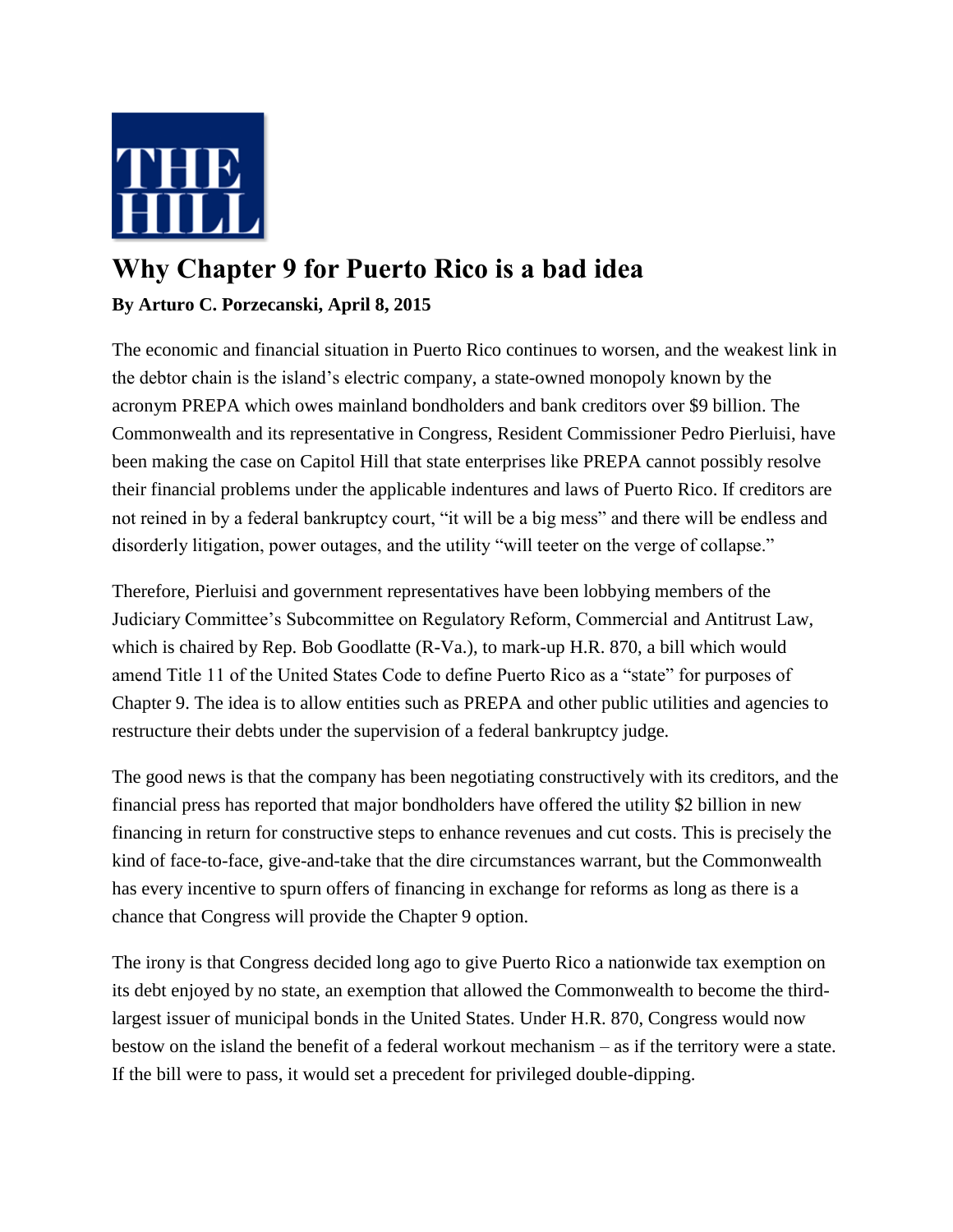H.R. 870 is warmly supported by the Democrats in the committee, who view the bill as a costfree lifeline they can throw to the island's Popular Democratic Party administration, whose voters have an affinity with mainland Democrats. They are also currying favor with the government's base of support among the labor unions of Puerto Rico, who feel threatened by the prospect of belt-tightening and reform in the island's bloated and inefficient public sector.

However, H.R. 870 should be rejected for several reasons. First, the bill's passage would change the rules of the game with retroactive effect for the millions of investors throughout the United States who – like me – bought Puerto Rican bonds because of the Commonwealth's solemn pledge that they would be serviced in accordance with the creditor-friendly laws in place.

It is one thing to alter the rules of a game for those who may want to play it, but it is entirely another to put someone involuntarily into a game they were assured they would never have to play. Let's not help turn Puerto Rico into an Argentina or Venezuela, where investor rights have been trampled, the ensuing losses have been enormous, and confidence has been shattered.

A Chapter 9 escape clause is a costly, and by no means a costless, solution. It would render a myriad of mainland investors vulnerable to potentially inordinate losses in multiple courtsupervised workouts. Taxpaying bondholders from the fifty true states have already suffered major mark-to-market pain on their investments in Puerto Rico bonds. The availability of a Chapter 9 bankruptcy option for the Commonwealth would weaken the bargaining position of bondholders and open them up to enduring permanent losses – a gift to the islanders, who under H.R. 870 would remain exempt from paying their fair share of federal income taxes.

Moreover, H.R. 870 is unnecessary to deal with the financial problems of state-owned entities in Puerto Rico. Their enabling acts contemplate the court appointment of a receiver should the entities find themselves facing liquidity or solvency problems that they and their creditors were unable to resolve. The receiver would then take over management of these entities and apply operating revenues in the manner ordered by the courts, with a view to preventing or overcoming any debt-servicing difficulties.

Finally, H.R. 870 represents a misallocation of congressional effort, which would be better spent establishing a Financial Control Board capable of addressing the root causes of Puerto Rico's urgent economic, financial, and leadership problems. With the benefit of hindsight, it is painfully clear that the Commonwealth of Puerto Rico took excessive advantage of its privilege to issue bonds paying tax-exempt interest throughout the United States.